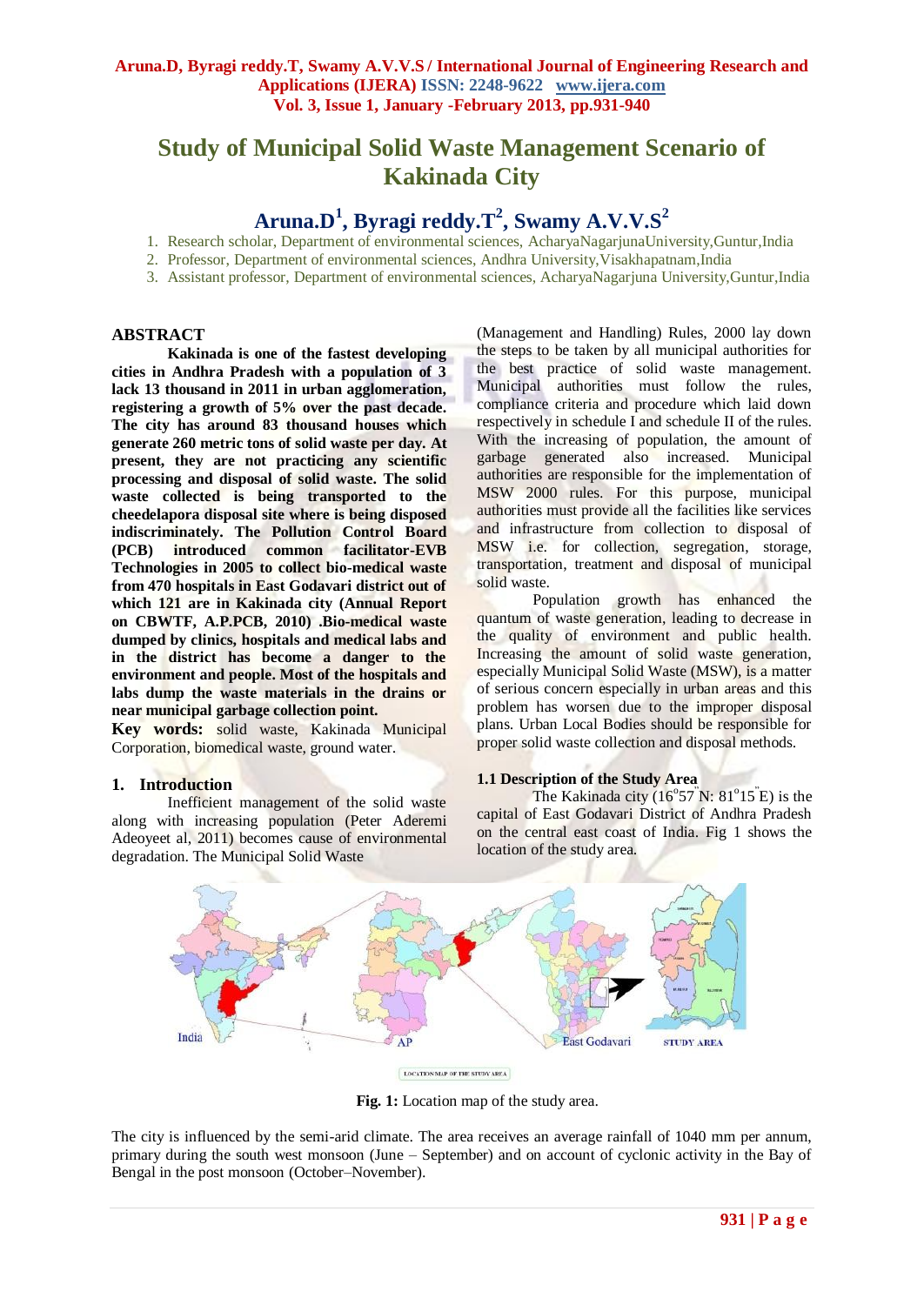#### **2. Demography**

As per Census of India, population of Kakinada in 2011 is 312,255; of which male and female are 152,596 and 159,659 respectively. The sex ratio of Kakinada city is 1046 per 1000 males. Fig: 2.1 show the ward wise demography map of the study area.



## **3. Sources of municipal solid waste in Kakinada city**

The solid waste generated in the form of domestic, commercial, industrial and other sources (S.Chattopadhyay et al, 2007) are one of the major environmental problems in the urban areas.

| S. No          | Source                                          | No. of units |  |  |
|----------------|-------------------------------------------------|--------------|--|--|
| 1              | Domestic households                             | 82,588       |  |  |
| $\overline{2}$ | Hotels                                          | 43           |  |  |
| 3              | <b>Restaurants</b>                              | 52           |  |  |
| $\overline{4}$ | Temples                                         | 49           |  |  |
| 5              | Hospitals                                       | 121          |  |  |
| 6              | <b>Function halls</b>                           | 42           |  |  |
| $\overline{7}$ | Cinema halls                                    | 21           |  |  |
| 8              | Parks                                           | 09           |  |  |
| 9              | Schools                                         | 233          |  |  |
| 10             | Colleges/universities                           | 96           |  |  |
| 11             | <b>Markets</b>                                  | 03           |  |  |
| 12             | Commercial establishments                       | 6850         |  |  |
| 13             | Lodges                                          | 20           |  |  |
| 14             | Non vegetarian stalls                           |              |  |  |
| 15             | Road length in km                               | 575          |  |  |
| 16             | Drain length in km                              | 564          |  |  |
| 17             | lodges                                          | 60           |  |  |
| 18             | Other food $&$ dining                           |              |  |  |
| 19             | Slaughter house                                 | 01           |  |  |
|                | (biomedical waste is not<br>handled by Kakinada |              |  |  |
|                | municipal corporation)                          |              |  |  |

Source: Kakinada Municipal Corporation

**Table 3.1:** Waste Generated by Different Categories of Sources in Kakinada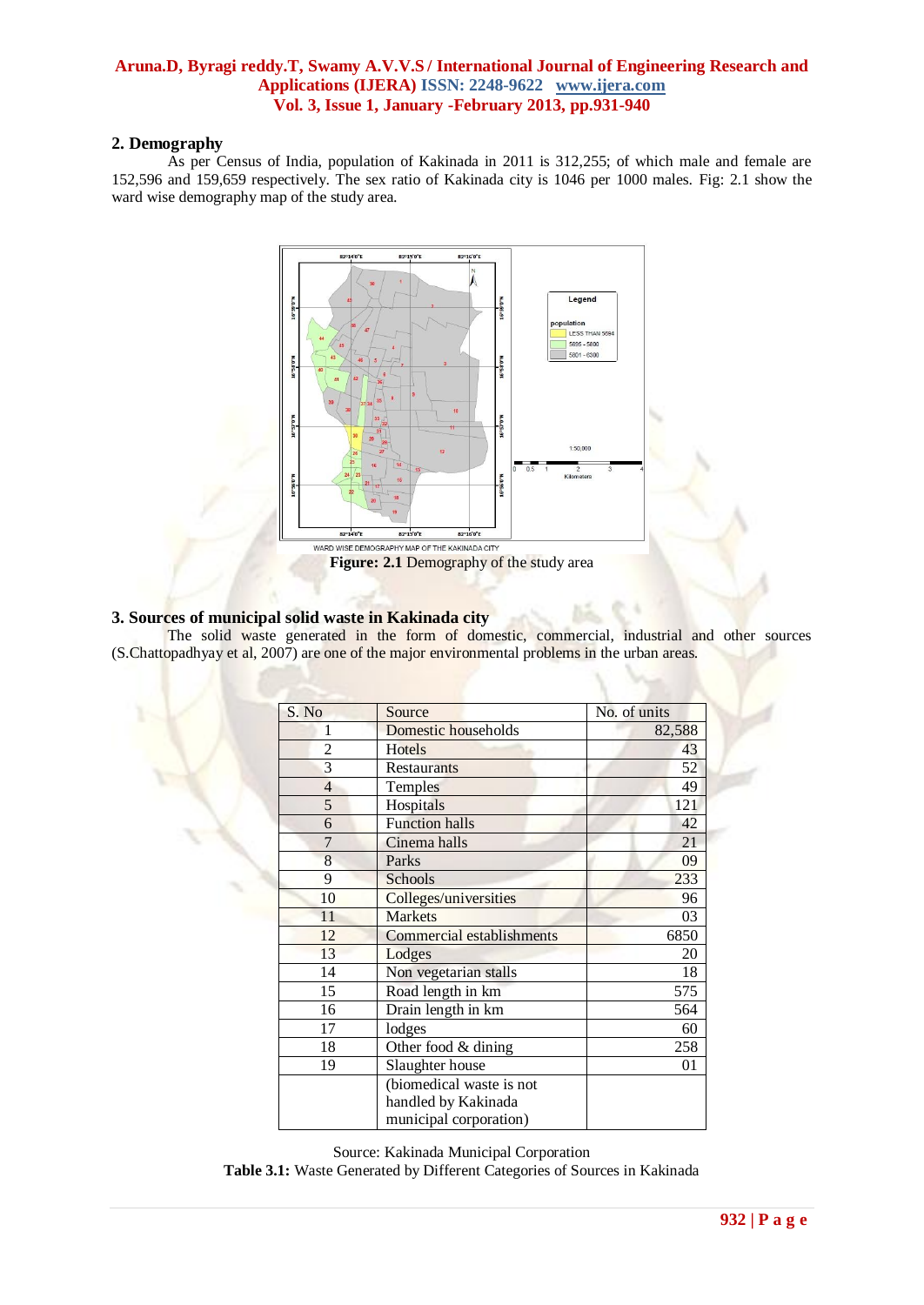#### **4. Solid waste scenario in 2001**

Kakinada Municipal Corporation has not started the implementation of the MSW rules, 2000. No proper infrastructure and services for collection, transportation and disposal of solid waste.Table-4.1 presents the Solid Waste Generation scenario in 2001.

|                | Total population                        | 2,96,329                                |  |  |
|----------------|-----------------------------------------|-----------------------------------------|--|--|
| $\overline{2}$ | No. of households                       | 68838                                   |  |  |
| 3              | Slum population                         | 62,230                                  |  |  |
| $\overline{4}$ | Waste generated per day (Tons)          | 140                                     |  |  |
| 5              | Domestic                                | 80                                      |  |  |
| 6              | Non-domestic                            | 60                                      |  |  |
| 7              | Waste collected per day (Tons)          | 125                                     |  |  |
| 8              | Waste Generation (gm/capita/Day)        | $0.372$ kg/day                          |  |  |
| 9              | % waste collected to generated          | 91                                      |  |  |
| 10             | frequency of solid waste collection     | once daily                              |  |  |
| 11             | segregation                             | <b>Nil</b>                              |  |  |
| 12             | No. of vehicles used for transportation | motorized $-14$ ,                       |  |  |
|                |                                         | $non-motorized - 22$                    |  |  |
| 13             | Composting                              | <b>Nil</b>                              |  |  |
| 14             | Landfill                                | <b>Nil</b>                              |  |  |
| 15             | Other methods                           | <b>Nil</b>                              |  |  |
| 16             | Open dumping (tons)                     | 125                                     |  |  |
| 17             | Area used                               | Near saradamba temple,<br>cheedelapora. |  |  |

**Table 4.1:** Solid Waste scenario in 2001

## **5. Solid Waste Scenario In 2011**

Rapid urbanization has led to over-stressing urban infrastructure services including Municipal Solid Waste Management because of poor resources and inadequacies of the existing systems.Table-5.1 presents the Solid Waste Generation scenario in 2011.

|                | Area (sq.km) of the city                            | 30.51                                   |  |  |  |  |
|----------------|-----------------------------------------------------|-----------------------------------------|--|--|--|--|
| $\overline{2}$ | <b>Total population</b>                             | 3, 12, 275                              |  |  |  |  |
| 3              | No. of wards                                        | 50                                      |  |  |  |  |
| $\overline{4}$ | No. of circles                                      | 14                                      |  |  |  |  |
| 5              | Length of roads                                     | 575 km                                  |  |  |  |  |
| 6              | Length of drains                                    | 564 km                                  |  |  |  |  |
| 7              | Waste generated per day (Tons)                      | 250                                     |  |  |  |  |
| 8              | Domestic                                            | 140                                     |  |  |  |  |
| 9              | Non-domestic                                        | 110                                     |  |  |  |  |
| 10             | Waste Generation (gm/capita/Day)                    | $0.424$ kg/day                          |  |  |  |  |
| 11             | Waste collected per day (Tons)                      | 250                                     |  |  |  |  |
| 12             | % waste collected to generated                      | 100                                     |  |  |  |  |
| 13             | <b>Collection</b> type                              | Door to door collection                 |  |  |  |  |
| 14             | Segregation                                         | In 8 divisions                          |  |  |  |  |
| 15             | Total quantity of waste disposed by open<br>dumping | 250                                     |  |  |  |  |
| 16             | Dumping site                                        | 01                                      |  |  |  |  |
| 17             | Area used                                           | Near saradamba temple,<br>cheedelapora. |  |  |  |  |
| 18             | Lighting facility on site                           | Not available                           |  |  |  |  |
| 19             | Composting site                                     | Not available                           |  |  |  |  |
| 20             | Land fill site                                      | Not available                           |  |  |  |  |
| 21             | Other methods                                       | Not available                           |  |  |  |  |
| 22             | Slaughter house(goat $&$ sheep)                     | 01                                      |  |  |  |  |
| 23             | No. of Burial grounds                               | 12                                      |  |  |  |  |

**Table 5.1:** Solid Waste scenario in 2011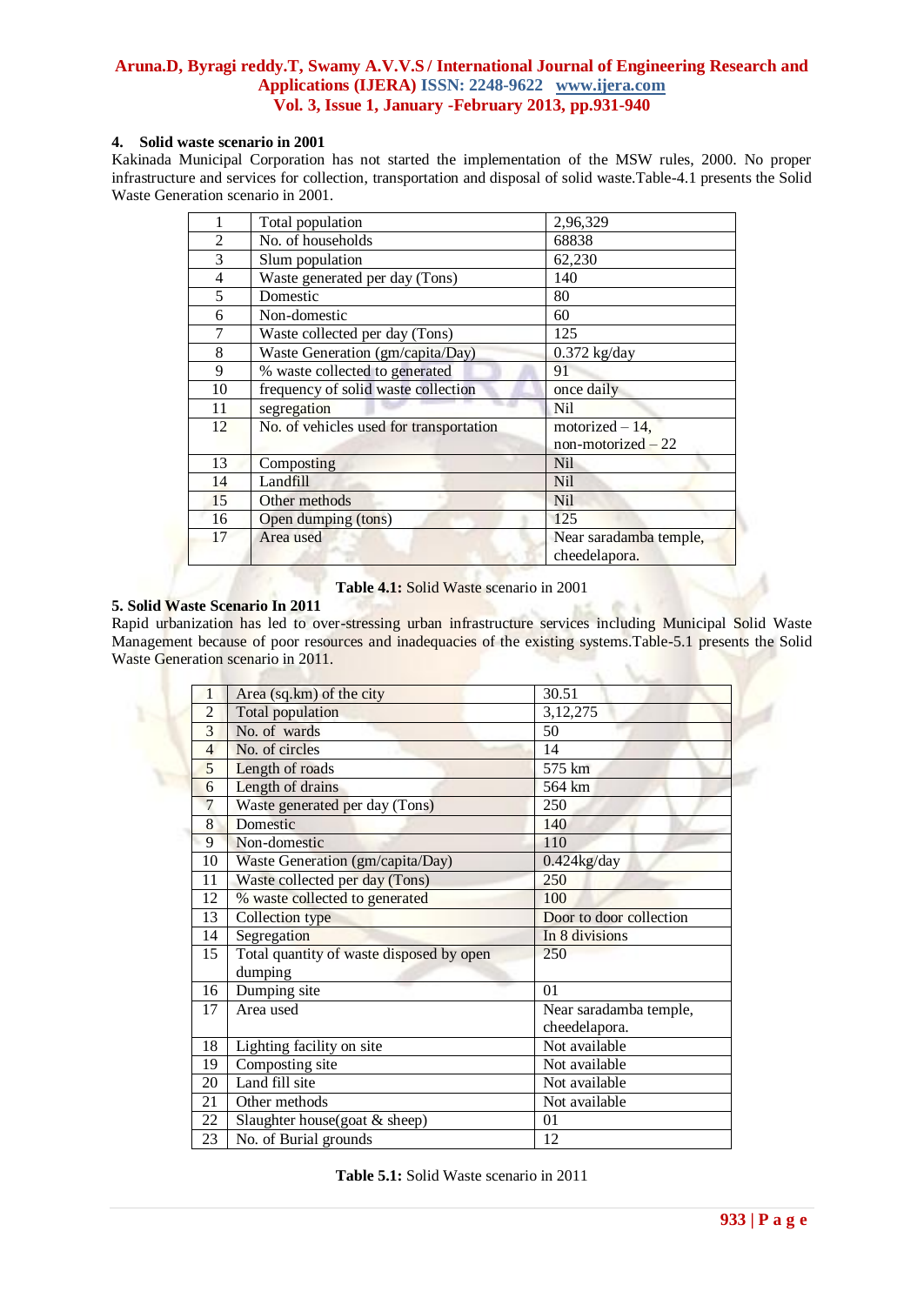#### **5.1 PER CAPITA MSW GENERATTION:**

Per capita waste generation is the amount of waste generated by one person in one day in a country or region. High income countries generate more waste per person compared to low income countries. The average per capita waste generation in India is 370 grams/day. The per capita waste generation is increasing by about 1.3% per year in India. Generation of MSW has an apparent relation to the population of the city, due to which bigger cities produce

| Year | Per Capita Urban MSW Generation<br>(kg/day) |
|------|---------------------------------------------|
| 2001 | $0.372$ kg/day                              |
| 2011 | $0.424$ kg/day                              |

**Table 5.2:** Per capita MSW generation rates

#### **5.2 Collection of Waste in Kakinada**

The collection and transportation of solid waste in Kakinada is done in two shifts. In the first shift that starts at around 5A.M early in the morning, the conservancy workers sweep the streets, clean the drains and collects the waste from small open points and transport the waste by wheel barrows or pushcarts or tricycles to nearest dumper bins or secondary open collection points. At some parts of the city, tippers go along with the sweepers and collect the waste which is being transported to transfer stations. Then from transfer station the waste is being collected and transported to the disposal site by tippers and open trucks.



**Fig: 5.1** Collection system

#### **5.2.1 Door-to door collection**

KMC introduced voluntary garbage collection by providing tricycle and wheel barrows. A tricycle puller collects garbage from each house. After collection the tricycle puller dumps the collected garbage in to the nearby community dust bin. This practice is being implemented by KMC in all the wards.

#### **5.2.2 Road Sweeping**

According to the Supreme Court guidelines 2000, an efficient sweeping can support a better SWM, because one of the main problems is garbage on the roads. KMC has tried to achieve a better SWM via an efficient sweeping. The 943 strong conservancy workers consisting of the corporation staff and the private contractors sweep the city based on the formations called units  $(\text{day } \& \text{night})$ innovated by the KMC.

There are some units that sweep in the day and the others that sweep in the night. Night sweeping is done to prevent people from exposure to

the dust. Of the total sweeping staff, 558 are the KMC employees, and the remaining are the employees of the private contractors who work under the control of KMC. KMC is engaging private workers for sweeping the roads. The waste collected is dumped in the nearby dust bins. Street sweeping is done manually and debris is loaded from the curbside into the handcarts and delivered to the collection bins. Sweepers/cleaners sweep the roads and clean the drains and then place those wastes in the nearby dustbins or containers using a hand cart.

#### **5.2.3Transportation**

The collection and transportation of solid waste in Kakinada is done in two shifts. In the first shift that starts at around 6.00 am early in the morning, the conservancy workers sweep the streets, clean at drains and collects the waste from small open points and transports the waste by wheel barrows or push carts or tricycles to nearest dumper bin or secondary open collection point. At some parts of the city, tippers go along with the sweepers and collect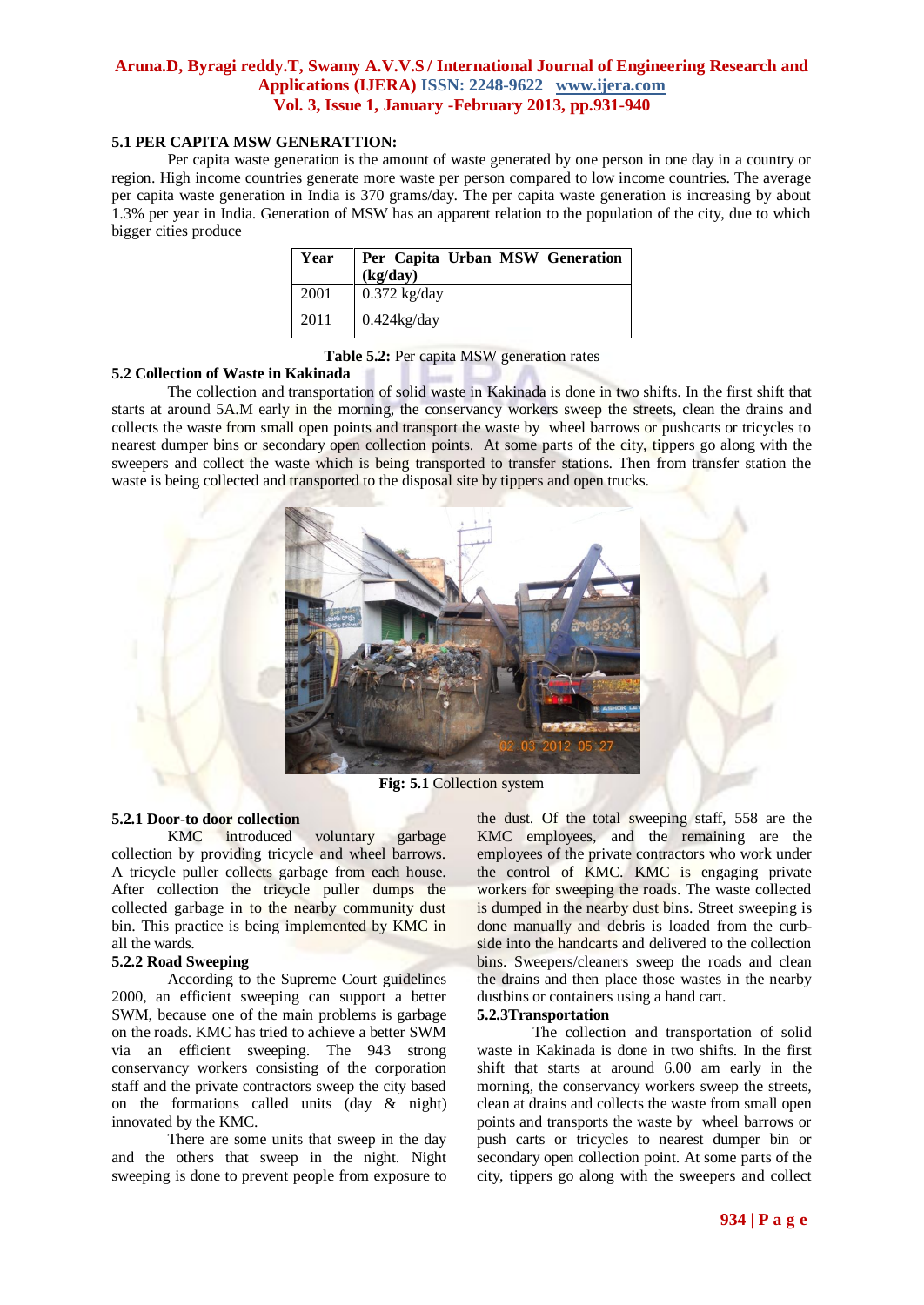the waste which is being transported to disposal site by tippers and open trucks. The entire municipal corporation is divided into 50 wards. Each ward is managed by the sanitary supervisor and sanitary inspectors and is maintained by 943 conservancy staff. The garbage is being transported to the dumping site Cheedelapora dumping area located in the city.

| S.no           | Type of vehicle               | <b>No.of vehicles</b> |  |  |  |
|----------------|-------------------------------|-----------------------|--|--|--|
| 1              | Dumper placers                | 09                    |  |  |  |
| $\overline{2}$ | Dumper bins                   | 143                   |  |  |  |
| 3              | <b>Tippers</b>                | 05                    |  |  |  |
| $\overline{4}$ | Vans                          | 03                    |  |  |  |
| 5              | <b>Blade Tractors</b>         | 01                    |  |  |  |
| 6              | Tyre mounted proclaine        | 01                    |  |  |  |
| 7              | Chain mounted proclaine       | 01                    |  |  |  |
| 8              | <b>JCB</b> excavator          | 02                    |  |  |  |
| 9              | Tricycles                     | 123                   |  |  |  |
| 10             | Wheel barrows<br>150          |                       |  |  |  |
| 11             | Truck-tipper<br>04            |                       |  |  |  |
| 12             | Tractor-trailer<br>26         |                       |  |  |  |
| 13             | 01<br>Vacuum cleaner          |                       |  |  |  |
| 14             | N.S.Tanker<br>01              |                       |  |  |  |
| 15             | 14<br><b>Fogging machines</b> |                       |  |  |  |

**Table 5.3:** Solid waste Collection and transportation Infrastructure with KMC

## **5.2.4 Segregation of Waste at Source**

Segregation of waste at source is one of the important recommendations of MoEF in its guidelines on solid waste management. Further, the source segregation significantly improves the quality of compost/processing of municipal solid waste. It is however observed that the segregation of waste at source is generally absent in Kakinada. However they are practicing segregation of waste in 8 divisions. The municipal corporation has taking actions to implement segregation of waste in the remaining 42 divisions. Segregation of MSW into dry and wet wastes is not carried out in many areas and is limited to only some areas of a few cities. Separate containers should be used for collection of dry and wet wastes.

## The household waste is stored in the dust bins and from there it is being transferred into the community bins. Many a time the household is not transferred into the bins it is scattered around the bin or it is littered in the vacant space. The public must be educated to collect all the wet waste & dry waste separately. The same must be handover to the tricycle collection boy.

#### **5.3 Sanitation Set-Up in Municipal Corporation of Kakinada**

The health officer heads the sanitation operation and supervision of the city. The sanitary inspector, sanitary workers and sweepers work under the supervisor. Table-5 presents the human resource engaged in collection, transportation, processing on **MSW** 

| <b>IATO AA</b> |                          |                 |  |  |  |  |  |
|----------------|--------------------------|-----------------|--|--|--|--|--|
| S.NO           | <b>POST</b>              | <b>STRENGTH</b> |  |  |  |  |  |
|                | Health officer           | 01              |  |  |  |  |  |
| 2              | Environmental engineer   | 01              |  |  |  |  |  |
| 3              | Sanitary supervisors     | $\Omega$        |  |  |  |  |  |
| 4              | Sanitary Inspectors      | 14              |  |  |  |  |  |
| 5              | <b>Health Assistants</b> | 10              |  |  |  |  |  |
| 6              | P.H.Drivers              | 42              |  |  |  |  |  |
|                | P.H.Maistries            | 48              |  |  |  |  |  |

**5.2.5 Storage**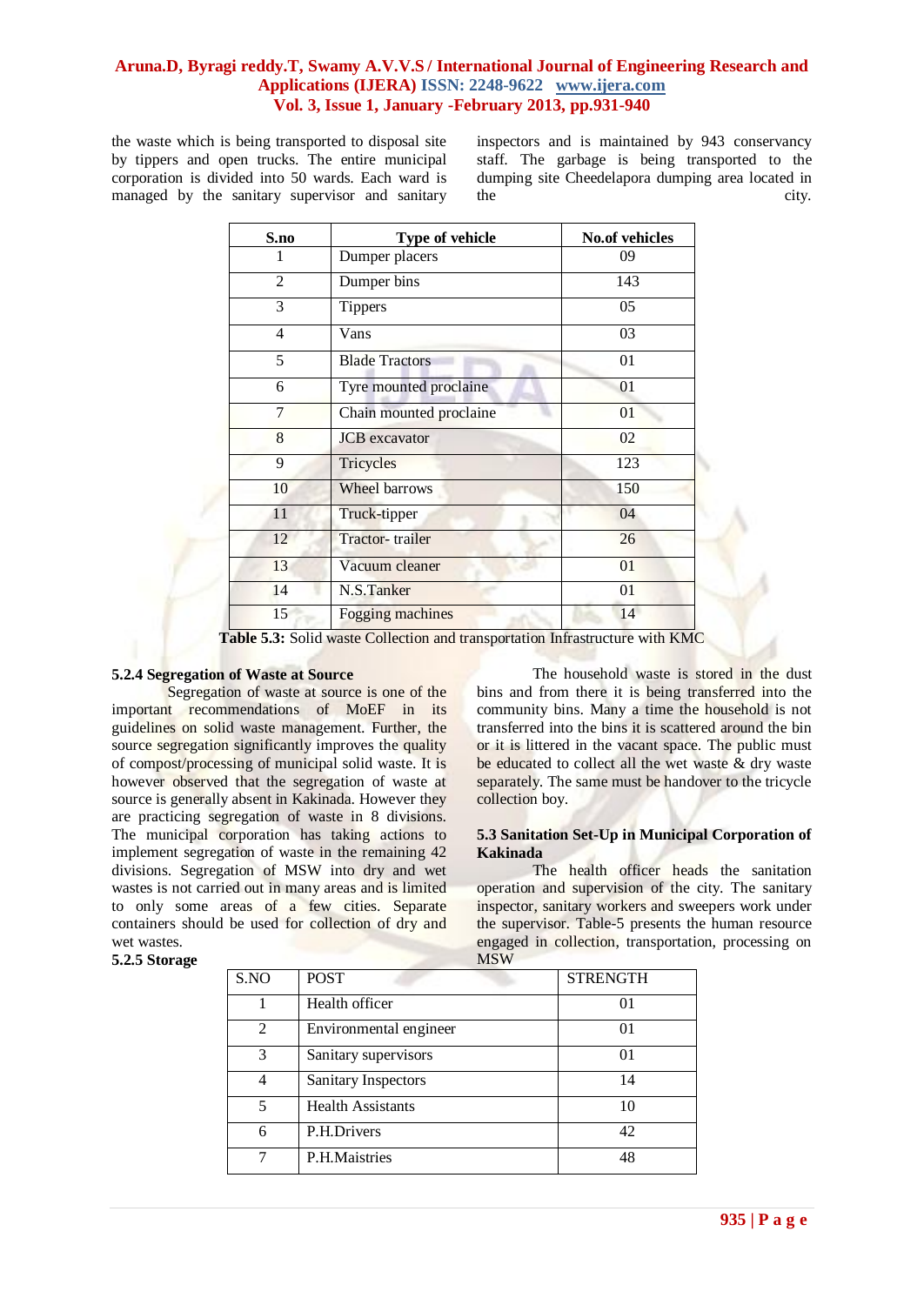| <b>Public Health Cleaners</b>      |     |
|------------------------------------|-----|
| <b>Total Public Health Workers</b> | 943 |

**Table 5.4:** Human resources engaged in MSWM

#### **5.4 Processing and disposal**

In Kakinada the solid waste disposal site cheedelapora is in the western side of the city with an average distance of 1km from the city. At present, they are not practicing any scientific processing and disposal of solid waste. The solid waste collected is being transported to the cheedelapora disposal site where is being disposed indiscriminately. Presently it is practicing open crude (R. Rajput et al, 2009**)** indiscriminate disposal of solid waste. At present, 260 tonnes of garbage a day is being collected from the households. It is being dumped at unauthorised dumping yard near saradamba temple - cheedelapora located amidst residential areas. Cheedelapora is the designated disposal site of municipal solid waste generated from city.



Fig: 5.2. Dumpsite

## **5.5 Waste Generation and Future Predictions until 2015**

Kakinada city was generating 140 tons of waste in 2001 (CPHEEO, 2005) and are currently generating 250 tons, a 78.5% increase in one decade, it is estimated that the city will generate 493 tons of MSW in 2015. Projected quantities of MSW is presented in Table-3

| Per day in MT |
|---------------|
|               |
|               |
|               |
|               |
|               |
|               |
|               |

**Table 5.5:** Projected Quantity of Waste

The projection estimates indicates that the quantity of MSW generated will be doubled in the next five years.

#### **5.6 Ground water contamination**

In Kakinada City, ground water is a very essential source for drinking and other purposes in households and industry. Tube wells are situated nearly 50 to 320 m away from the disposal sites and people of adjacent houses are drinking the water regularly, which is not recommended due to the high probability of ground water contamination. Kakinada is facing serious environmental degradation and public-health risk due to the contamination of water resources near uncontrolled dumping sites. Generation of leachate, gas, odour, noise, dust, potential fire hazards etc. are the common environmental problems in the existing sites that cause threats to human health and nature. The uncontrolled dumping of such wastes have not only brought about increasing number of incidents of health hazard but also causing the ground water contamination and thus posing serious environmental threat to the human being (T.V. Ramachandra and Shruthi Bachamanda et al, 2007).

The study found out that the groundwater quality has been significantly affected by leachate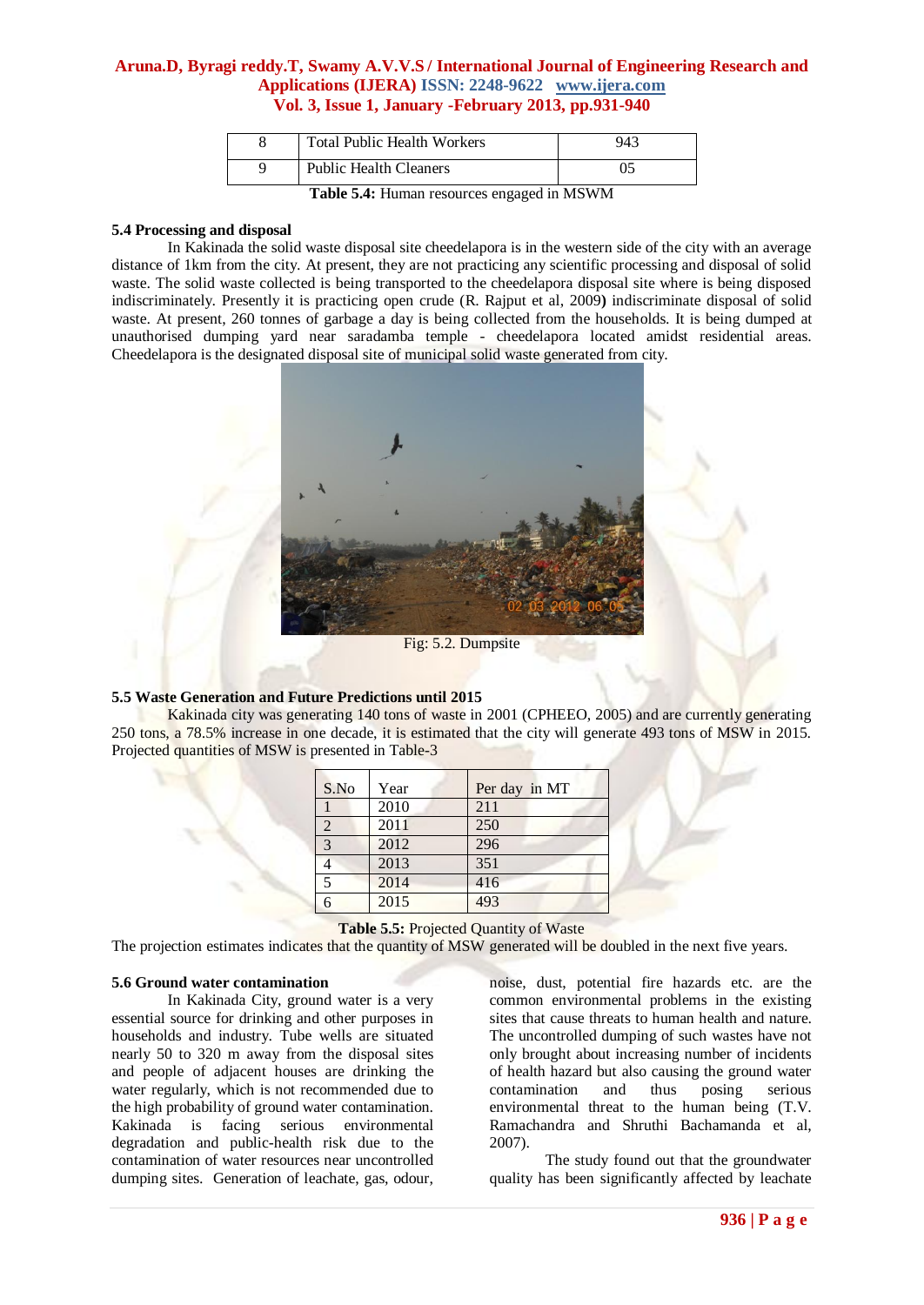percolation. It also points out that there is an urgent need to adopt credible solutions to control water pollution due to indiscriminate dumping of wastes. Water Quality Index (WQI) is a very useful and

efficient method for assessing the quality of water The values of analysis of ground water at disposal site show results in table 5.12 and fig. 5.2.



**Fig: 5.3** Dumpsite to the adjacent houses

| S.N<br>$\mathbf 0$ | <b>YEAR</b> | Eq   | conductivity<br>Electrical | dissolved<br>solids<br>Total | hardness | nitrates | chlorides | sulphate | zinc  | lead  | copper | iron  | WQI    |
|--------------------|-------------|------|----------------------------|------------------------------|----------|----------|-----------|----------|-------|-------|--------|-------|--------|
| $\mathbf{1}$       | 2009        | 7.53 | 3680                       | 2200                         | 940      | 22.3     | 600       | 81.5     | 0.133 | 0.056 | 0.029  | N.D   | 137.11 |
| 2                  | 2010        | 7.47 | 4000                       | 2400                         | 880      | 5.6      | 500       | 122      | 0.586 | N.D   | N.D    | 0.154 | 147.47 |
| 3                  | 2011        | 7.5  | 3950                       | 2365                         | 240      | 1.8      | 110       | 46       | 0.037 | N.D   | N.D    | 0.044 | 132.97 |
| $\overline{4}$     | 2012        | 8.7  | 3800                       | 2465                         | 390      | 10       | 380       | 102      | 0.082 | N.D   | N.D    | N.D   | 141.54 |

## **Table 5.6 :** Result Table

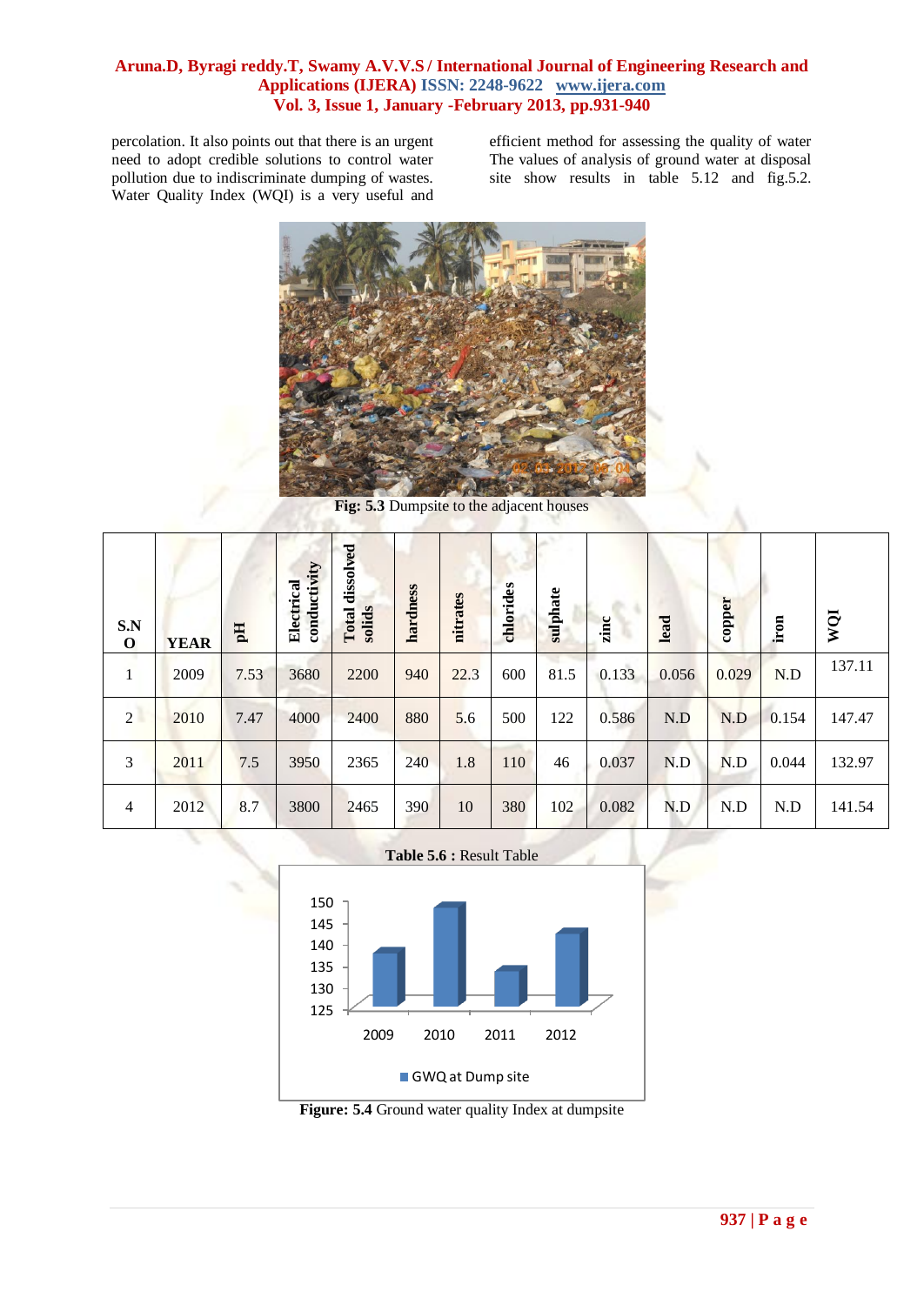|                | Total no.of HCFs being covered                                                            | 121                                                                                                                                                                               |  |  |
|----------------|-------------------------------------------------------------------------------------------|-----------------------------------------------------------------------------------------------------------------------------------------------------------------------------------|--|--|
| $\overline{2}$ | Total no.of beds covered                                                                  | 2825                                                                                                                                                                              |  |  |
| 3              | Quantity of BMW (kg/month)                                                                | 16050                                                                                                                                                                             |  |  |
| 3              | <b>BMW</b> treatment site                                                                 | EVBTechnologiesSy.No.560, kanavara, pallakadiyam(v),<br>Rajanagaram(M), East Godavari district.                                                                                   |  |  |
| $\overline{4}$ | Quantity of different categories<br>of<br>BMW treated/day(in kg or ltrs as<br>applicable) | Incineration-650<br>Autoclaving-50<br>Effluents treated-1 KLD                                                                                                                     |  |  |
| 5              | Cost of treatment of BMW charged<br>(RS/Kg/day)                                           | RS.2.50-3.50                                                                                                                                                                      |  |  |
| 6              | Treatment facilities installed at site                                                    | Incinerator-225 kg/hour<br>Autoclave-175 Ltrs<br>Shredder-10 kg/hour<br>ETP-5 KLD                                                                                                 |  |  |
| 7              | Air pollution control systems attached<br>with the incinerator                            | Cyclones followed by venturi scrubber                                                                                                                                             |  |  |
| 8              | Method of disposal of treated wastes                                                      | Incineration ash: storing in lined tanks.<br>Sharps: stored in concrete lined pitted.<br>Plastics: sold to<br>recyclers                                                           |  |  |
| 9              | Compliance status<br><b>PER 3 3 3 4</b>                                                   | Attained required temperatures in the primary and<br>secondary chambers and SPM in the stack emissions is<br>meeting the standards<br>$\mathcal{C}$ $\mathbb{R}^3$ $\mathbb{R}^3$ |  |  |

**Table 5.7:** Treatment of Biomedical Waste

#### **3.12.2 Health impacts of Poor Medical Waste Disposal**

Several health centres mainly primary health centres, community health centres, dental clinics and diagnostic centres are not disposing the bio-medical waste in Kakinada, causes health problems to the rag pickers, public and sanitation workers (The Deccan Chronicle, 2011).A good number of hospitals subscribe to the common bio-medical waste treatment facility (CBWTF) located at PallaKadiam village for the safe disposal of hospital waste. A large number of dental clinics, primary health centres and community health centres are reportedly disposing the biomedical waste in open drains and garbage bins which are maintained by sanitation workers of the municipal corporation in urban areas.

## **Conclusion:**

From overall study and analysis, it is concluded that the solid waste disposal methods at cheedelapora dumping yard generate many environmental as well as health hazards within the surrounding area. Lack of cooperation, funding, legislation and other co-variables result in inefficient SWM system. This shows that an improvement to existing system is needed to meet the MSW (Management & Handling) rules 2000.

## **References**

1. A Support Manual for Municipal Solid Wastes (Management and Handling) Rules, 2000,

Central Pollution Control board (CPCB), Ministry of Environment and Forests, New Delhi.

- 2. Annual Report on Common Bio-Medical Waste Treatment Facility (CBWTF), A.P. Pollution Control Board, March, 2010.
- 3. Census of India 2011, East Godavari district, Directorate of Census Operations, Andhra Pradesh.
- 4. Hand Book of Statistics 2009-2010, East Godavari District-Chief planning Officer, East Godavari District, Kakinada.
- 5. Kakinada City Development Plan, Report Prepared by Municipal Corporation of Kakinada, Kakinada.
- 6. Manual for Bio-Medical Waste (Management and Handling) Rules, 1998, Central Pollution Control board (CPCB), Ministry of Environment and Forests, New Delhi, July 1998.
- 7. Peter Aderemi Adeoye, Mohammed Abubakar Sadeeq, John Jiya Musa, Segun Emmanuel Adebayo, Solid waste management in Minna, North Central Nigeria: present practices and future challenges, Journal of Biodiversity and Environmental Sciences (JBES) Vol. 1, No. 6, p. 1-8, 2011
- 8. R. Rajput, G.Prasad and A.K.Chopra, Scenario of solid waste management in present Indian context, Caspian Journal of